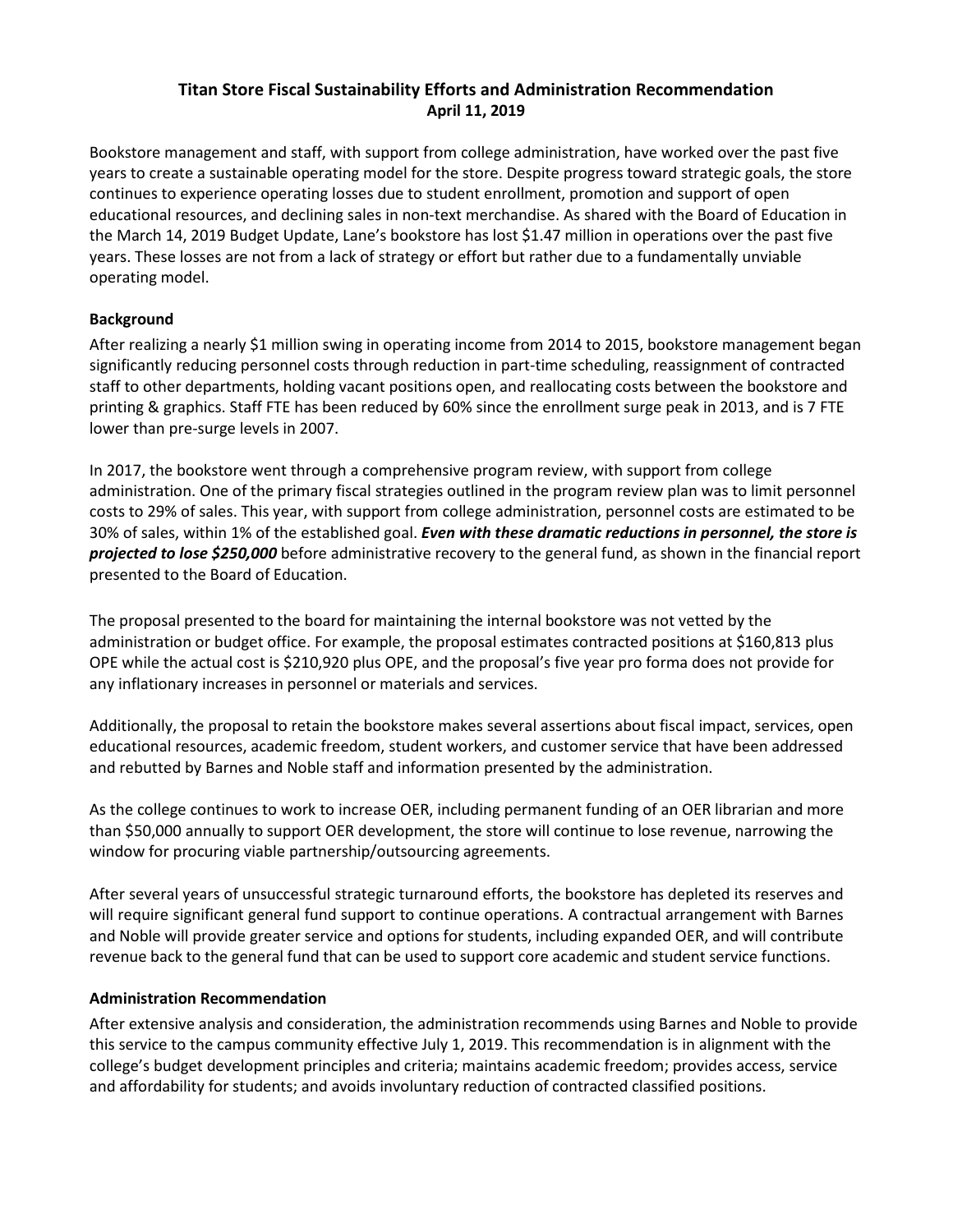# **Report from March 14, 2019 Board of Education Budget Update**

|                                  | 2015             |    | 2016                      |                              | 2017                                   |    | 2018        |         | 2019 Est.    |  |
|----------------------------------|------------------|----|---------------------------|------------------------------|----------------------------------------|----|-------------|---------|--------------|--|
| <b>Credit Student Headcount</b>  | 18,383           |    | 17,212                    |                              | 16,376                                 |    | 15,623      |         | 15,400       |  |
| Revenue                          |                  |    | $$5,119,981$ $$4,540,269$ |                              | \$3,767,507                            |    | \$3,117,322 |         | \$2,493,900  |  |
| Personnel                        |                  |    |                           |                              |                                        |    |             |         |              |  |
| <b>Contracted Management</b>     | \$<br>59,825     | Ŝ. | 61,180                    | \$                           | 63,795                                 | \$ | 74,877      | \$      | 56,800       |  |
| <b>Contracted Staff</b>          | 539,571          |    | 459,109                   |                              | 441,691                                |    | 370,440     |         | 231,700      |  |
| PT Staff                         | 319,329          |    | 283,502                   |                              | 243,403                                |    | 201,998     |         | 202,000      |  |
| <b>OPE</b>                       | 504,885          |    | 441,076                   |                              | 416,364                                |    | 368,591     |         | 266,300      |  |
|                                  | \$1,423,610      |    | \$1,244,867               |                              | \$1,165,253                            |    | \$1,015,906 | \$      | 756,800      |  |
| <b>Materials and Supplies</b>    |                  |    |                           |                              | $$4,165,525$ $$3,474,339$ $$2,850,186$ |    | \$2,422,146 |         | \$1,995,100  |  |
| <b>Operating Income</b>          | \$ (469, 154) \$ |    | (178, 937)                | \$                           | (247, 932)                             | \$ | (320, 730)  |         | \$ (258,000) |  |
| Capital Outlay                   | 48,979           |    | 214                       |                              |                                        |    |             |         |              |  |
| <b>General Fund Contribution</b> | 50,731           |    | 550,000                   |                              | 500,000                                |    | 500,000     |         | 500,000      |  |
| <b>Ending Fund Balance</b>       |                  |    | $$2,817,861$ \$ 2,088,710 |                              | \$1,340,778                            | \$ | 520,048     | \$      | (237, 952)   |  |
|                                  |                  |    |                           |                              |                                        |    |             |         |              |  |
| Sales/Student                    | \$<br>279        | \$ | 264                       | \$                           | 230                                    | \$ | 200         | $\zeta$ | 162          |  |
| <b>Current Staff</b>             | Headcount        |    | <b>FTE</b>                |                              | <b>Notes</b>                           |    |             |         |              |  |
| Management                       | 1                |    | 0.6                       |                              | one manager split 60/40 with P&G       |    |             |         |              |  |
| <b>Contracted Classified</b>     | 5                |    | 3.5                       | 2 staff partially reassigned |                                        |    |             |         |              |  |
| Part-Time Classified             | 49               |    | 7.0                       |                              | average 24 hours/month fall term 2018  |    |             |         |              |  |

#### **Titan Store Report**